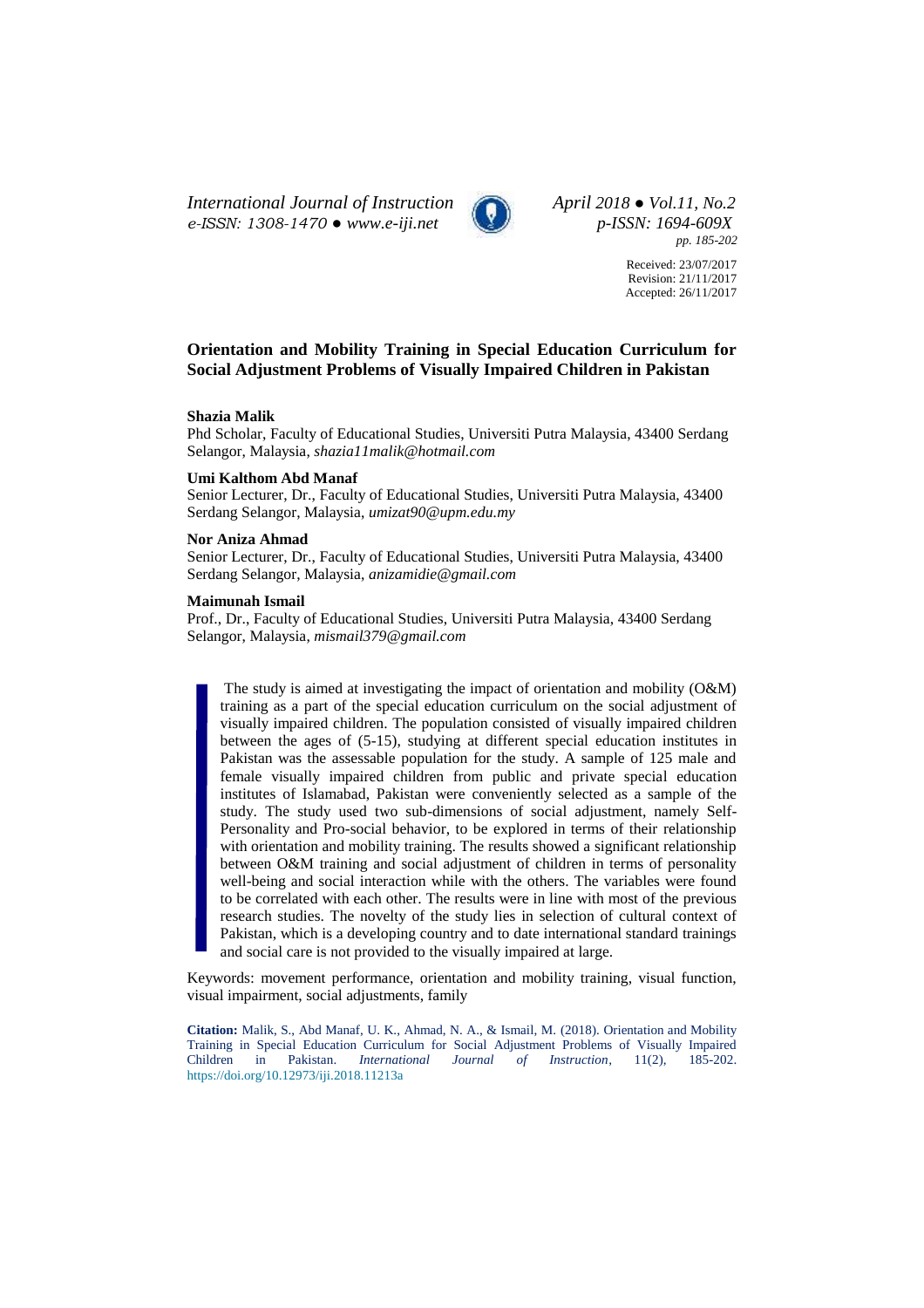# **INTRODUCTION**

Vision is a very important blessing in one's daily life, and its disability is a hindrance in getting essential information to lead a normal life. Vision disability hinders a person to perform the routine task of his/her day to day life. One of such problems that a blind person faces the disability to move smoothly and independently from one place to another. This is the major problem that a blind person goes through in their daily life especially in new surroundings. 'Orientation' and 'mobility (O&M) training' teaches a visually impaired person to move independently and confidently in the society by utilizing certain skills and fully making use of other senses along with the help of some equipment such as mobility practices and devices. These equipments are considered to be organized and planned teaching system which has been used for more than 50 years in helping blind people to settle comfortably and effectively in the society effectively Wolwer et al., 2005).

Children learn various life leading skills by noticing exploring and examining the surrounding using their senses, primarily the sense of sight (McAllister  $\&$  Gray, 2007). However, the blind children need to acquire certain skills to help them move around easily. O&M enriches such concepts, abilities and skills that enhance a comfortable and independent movement of a blind person in the society (Jacobson, 2013).'Orientation' means the usage of senses to adjust to the environment and 'mobility' means the quality of coherent and natural movement. (Hill & Ponder, 1976).

Visual disability is a condition in which a blind person seems to be badly affected, resulting in the disability to maintain balance and organization of his whole being. Although this appears to be harmful to the affected person, the fact is that it is the attitude of a blind person towards his own disability that makes him vulnerable towards maintaining his personal and social balance. A study by Sarabandi and Kamali (2012), suggested that visual impairment affects people's quality of life and reduces their social skills. For the last ten years, the studies and researches, in the field of health and vision highlighted on the importance of social relations, which are not well-developed in a blind person. According to the research by Bergger&Porell (2008), the visual defects have a substantial impact on the ability of people in everyday practice and thus they are considered as an important cause of disability. The 'rehabilitation goal' is the need of the time (Eftekhar & Nojoumi, 2002). Bergger & Porell (2008), work has shown that visual disability is a hindrance in living a practical normal life.

For the visually impaired learners, O&M is considered as an essential part of the Expanded Core Curriculum (ECC) Hatlen, 1996). Visually impaired learners will receive a set of planned and coherent instruction to follow from their instructor in order to learn effective O&M skills (Lohmeier, Blankenship, & Hatlen, 2009). These skills have proven to be useful for them to be accessible in any social environment in an independent and effective manner (Pavey, Douglas, McLinden, & McCall, 2003). Thus, it serves the purpose of facilitating the educational, vocational, social, and recreational opportunities for the visually impaired children (McDonnall, 2011; Riley, 2000; Wolffe & Kelly, 2011).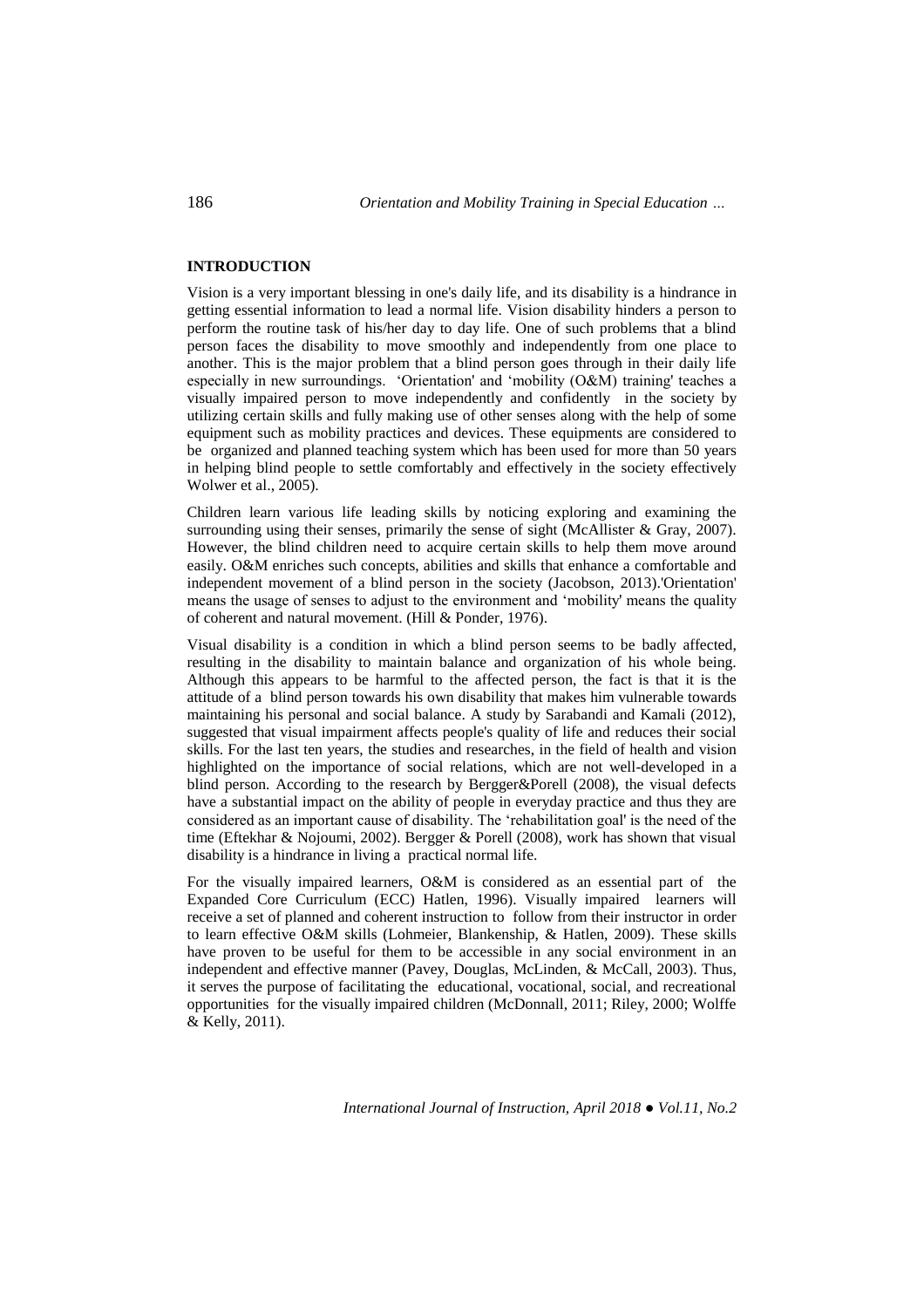Under the unusual physical condition, the visually impaired people have to face many challenges in acquiring and performing the normal skills. It is due to their lack of ability to comprehend visual cues, facial expressions, feedback, and the ability to determine the location of people and other clues and patterns related to sight, therefore, their social abilities fail to develop and flourish according to the norms of the society (MacCuspie, 1996). The research conducted in the past, without ineffective O&M have shown that the visually impaired or blind people have practically failed to acquire essential social tactics and thus failed to cope with challenging situations in their social life. This inability may prove to be harmful in their future life.

Teaching of blind children is much more important in Pakistan because the education system, the society, social approach, communal behavior and socioeconomic conditions of families do not provide any support for such disability (Ahmed, Khan, & Nasem, 2011). The education system can be helpful to the healthy student rather than of a disable one. The present curriculum and course of studies practiced in Pakistan education system, which does not provide any concern to the disability, it is the whole of student experiences, which can only be understood by healthy and normal students and also followed by their educational system.

In Pakistan, 11.6 million individuals are visually impaired or externally incapacitated. Of this number, 2.3 million are thoroughly visually impaired. One hundred and thirty thousand individuals go blind from cataract every year. The cataract is the most widely recognized reason for preventable visual deficiency – around 70%. Cataract is an eye disease which causes for visual impairment. In cataract, the eye lens becomes opaque and vision becomes cloudiness of lens, which prevents the passage of rays of light onto eye retina (Yelamarthi, et al. 2010). Life expectancy has enhanced in developing nations like Pakistan, through various programs, donations and help of non-government sector (Islamabad Society for Prevention of Blindness).

In Pakistan, Government and Non-governmental bodies are playing their effective role through different institutes and training programs for enabling visually impaired children to come into power with the rest. In the same context, still an updated system, on the patterns of developed countries does not prevail in the country. Though efforts have been made towards an overall system to support disabled people, there is a deficit in terms of in-depth research, conducted specifically on the social adjustment problems of visually impaired people (Shazadi, 1992; Jadoon et al., 2006). In light of the limited literature and research in the context of Pakistan, it is imperative to understand the reaction and output of visually impaired children to different training, curriculum and different programs imparted in their institutes and other forums. These results would enable the policy makers to take appropriate steps for the betterment of visually impaired children in the country.

The education system for the blind is of vital importance and should not be ignored (Ahmed, Khan, & Nasem, 2011). As in social adjustment is such a continuous process through which a child, who by any means owns any disability, strives hard to adjust in his/her family through the moral and functional support of elders and siblings. Although this curriculum for blind is available in Pakistan but following the curriculum of sighted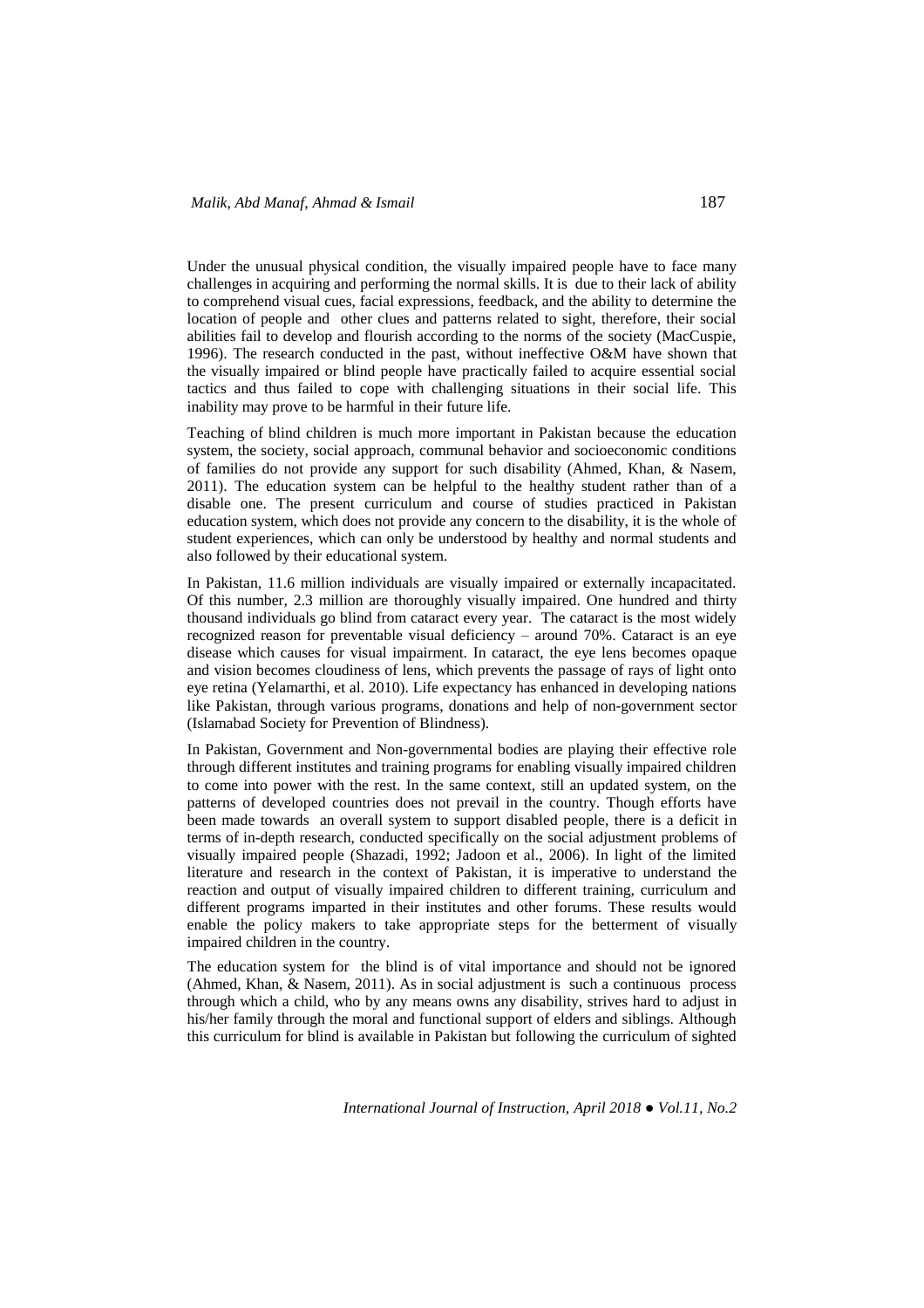children, it is not fully developed (Khan & Behlol, 2014). With the passage of time, as the awareness level has raised high, Pakistan is stepping ahead in this matter and the government is taking essential steps to ensure the support of visually impaired children in the adjustment in their family as well as in the society. The aim of this research is to study and evaluate the current education system regarding special education of visually impaired children and explore challenges in the family system as well the moral and functional support of the family members to them.

#### **LITERATURE REVIEW**

Orientation and mobility have been recognized by numerous researchers in the field of visual impairments. As a significant skill area for youngsters with visual impairment to gain their free independent movement (Hatlen, 1996; Hazekamp & Huebner, 1989; Huebner, Merk-Adam, Stryker, & Wolffe, 2004; Lowenfeld, 1964). In consideration to social collaboration abilities, free living aptitudes, compensatory aptitudes, amusement and relaxation abilities, profession training, the utilization of assistive innovation, visual proficiency aptitudes, also, self-determination, introduction and versatility are particularly recognized in the National Agenda for the education of children with visual impairments, including those with various other disabilities but would focus on blindness (Huebner et al.,2004) as a vital component of the extended main subject for learners with visual disabilities. All things considered, experts perceive that it ought to be given the same consideration as the subject capabilities are contained in the general training educational program (Hatlen, 1996). The improvement of introduction and portability abilities for persons with visual disabilities has been connected with a few advantages, including scholastic execution (Lowenfeld, 1964), access to occupational, expanded incorporation into the group, and access to informal organizations (DeMario & Caruso, 2001).

Children with low vision are frequently disregarded and are thought to require less exceptional and less continuous direct guidance. Which are identified with their handicap particular needs than children who are blind. And to write inside in the field of visual debilitation regularly concentrates on the needs and formative levels of children who are visually impaired. Except for exploration identified with proficiency furthermore, access to the earth, data,particularly identified with the status of children with low vision and their instructional needs are terribly underreported. Although instructional assets are identified by the association of children with visual impairment with the introduction and portability. The little research is accessible on the level of introduction and versatility aptitudes illustrated by children with visual impairment or the particular O&M preparing needs of children with low vision (Corn & Wall, 2002).

#### **The Orientation and Mobility (O&M) Curriculum**

The regular O&M syllabi include various techniques related to mobility skills. These techniques are guiding technique, long cane technique, traveling tactics, searching for destination and using public transport (Hill & Ponder, 1976; LaGrow, 2010; Neal et al., 2004).This training includes use of various important devices such as optical devices, familiarization aids,technical movement devices electronic travel aids, and global positioning systems (Bozeman & McCulley, 2010; Smith & Penrod, 2010; Wall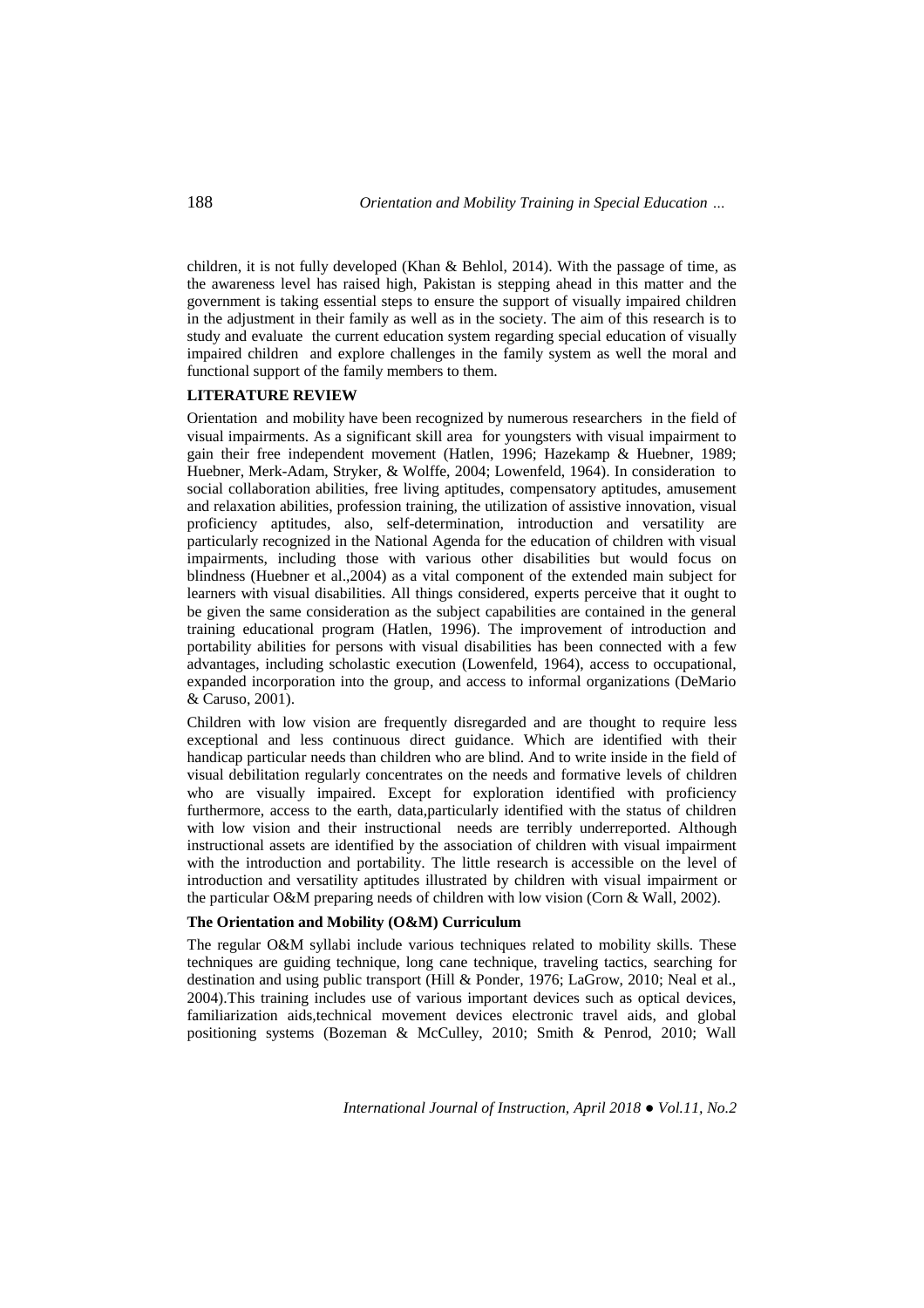Emerson & Corn, 2006) .Children with low vision must be trained to utilize their kinesthetic sense fully, and blind children should be taught about how to get settle in the different environment making use of their other senses (Wall Emerson & Corn, 2006).

Past researchers have proven that blind children were not provided with enough practice to polish their language skills which causes a breakdown in their social communication as their vocabulary is more related to their past experiences than to the current situation (Webster & Roe, 1998). Moreover, such children have lower understanding and practice of their language capabilities. As a result, they are more prone to use physical gestures to communicate rather than using practical language, thus causing a negative correlation to their disability and school grades (Frame, 2000).

The aim of O&M training is to enable visually disable children to live and travel independently in their environments. The target of an O&M instructor is to provide a set of instructions followed by practical environment and experience to develop the skills and concepts (Fazzi & Naimy, 2010). However, the eligibility of the services is developed in the O&M curriculum of visually impaired children, a review of O&M curriculum is needed. As a result, an action of prevention of certain measures must be done as early as possible (Huebner et al., 2004; Pogrund & Fazzi, 2002). The initial training tactics of O&M skills started with the ability of independent movement in space by visually impaired children (Huebner et al., 2004; Pogrund&Fazzi, 2002). The major focus of this training is on the special concepts as well as O&M skills such as perceptual skills, environmental knowledge, sensory development, motor development, mobility skills and decisive techniques (Bozeman &McCulley, 2010; Neal et al., 2004; Wall Emerson & Corn, 2006).

### **Assistance of family, school, and community**

The assistance and support of the family, school, and community plays a vital role in the development of O&M skills among the blind children (Fazzi & Naimy, 2010). It is the responsibility of an O&M instructor to teach the family members in school and general members of the society about the essentialities of the O&M training. To accomplish this task, an instructor must develop and implement certain training measures for the mass (Fazzi & Naimy, 2010; Griffin-Shirley et al., 2000). The major target of the in-service training need to explain the role of the O&M instructor, the aims of the program and the role of the people required to assist in this program, including teachers and their administration that can result in smooth development of the O&M training program. The community traveling lessons may include the training of the general public and mass related to the society, to facilitate the blind children.

The O&M instructional process will not accomplish its targets fully, if the family members, peers, educationist, administration and other related people are not properly involved and educated. A regular interaction with the parents and management of the school is essential to improve family support (Fazzi  $\&$  Naimy, 2010). In addition, the instructors can also develop and implement such activities for family members and siblings to accomplish at home for facilitating the continuity of teaching. (Crone, Scannell, & Cordeau, 2005; Fazzi & Petersmeyer, 2001). These activities should be funbased and educational as well to be implemented in daily living.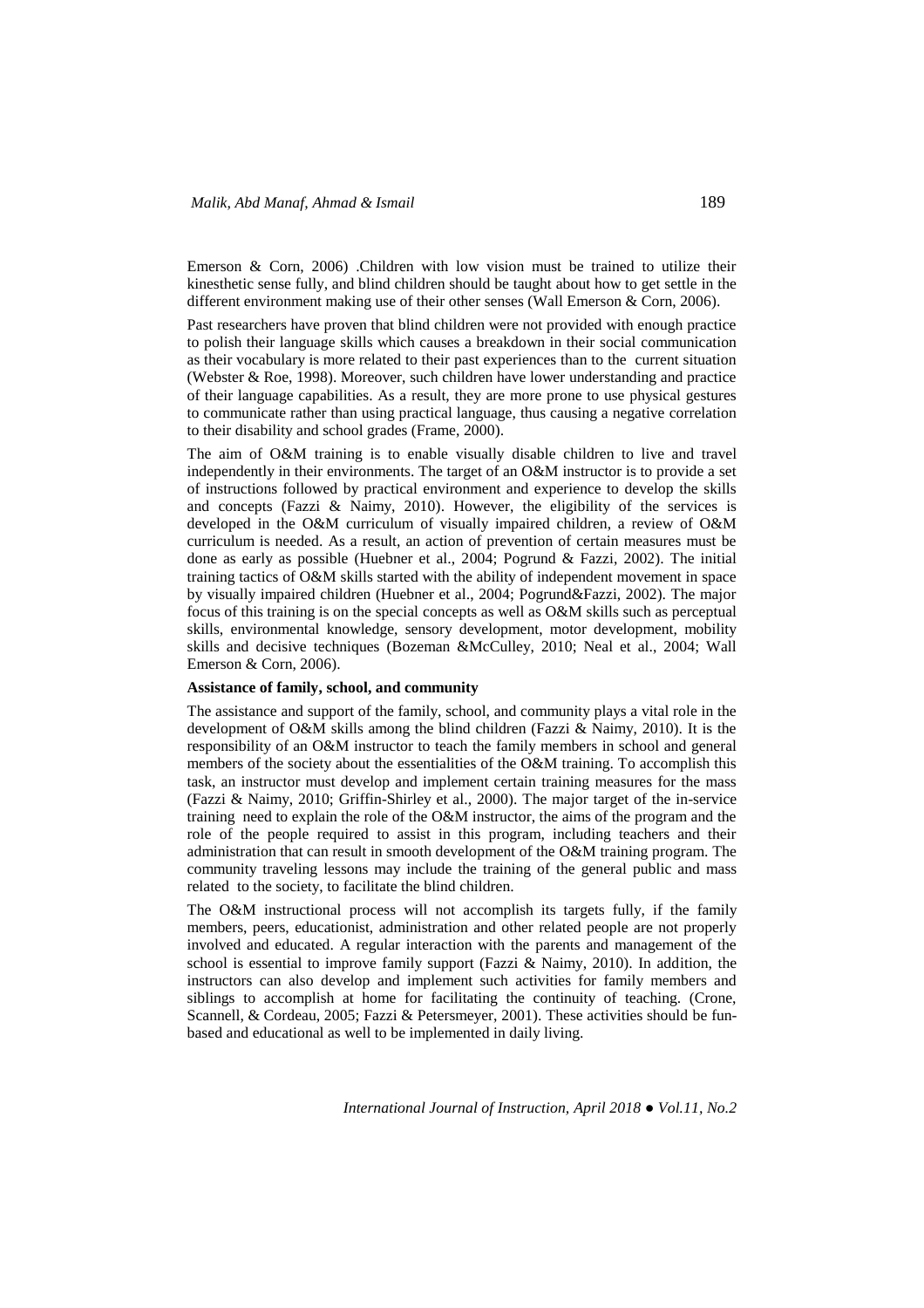The helpful gestures, collaboration, and initiator, appraisal and encouragement from families are essential in this kind of behavior (Kleiner, translated by Mohammad Khani, 2007). A research conducted in Tehran by Biabangard (2005) related to the comparison of social skill among female blind, deaf and normal high school students clearly states that those normal students have significantly better social skills than blind and deaf students, whereas, blind students have better social skills than deaf students. Slaby  $\&$ Gaura (2003) proved that social skills are closely associated with social adjustment. They explain that the social skills are the qualities that enable one to interact with people in the society effectively, within a social environment, clearly following the rules of society. There are various causes of low level of social skills of deaf and blind people, as compared to healthy people of society. The study does not include that the blind people being varied in their approach, so it can be concluded that blind people are not always related to variability. Force (1991) called the society as a cause of inconsistency of blind and deaf people (Biabangard, 2005).

Rosenblum (1998) explored the best friendships of blind young people, although their visual disability can be a hindrance in their smooth relation. The Youth with visual impairments reported a smaller number of best friends than their best friends themselves while 30% of the best friends of adolescents with visual impairments also had disabilities (Rosenblum, 1998). The research of Lifshitz et al. (2007), showed that adolescents with visual impairments spent less fun time with their friends than the normal people. Also, Kroksmarkand Nordell (2001) stated that youth with low vision did not have much leisure activity, which were also more passive (e.g. Watching television and doing homework). Social adjustment is the procedure of acclimation to campus or school life is an impartial stage in the developmental procedure of the individual and speaks to moving from reliance to the association (McBroon, 1997).

Joining the college gives an awesome chance to self-advancement, support in recreation exercises and direction toward occupation after graduation. This procedure incorporates a few segments: making companions, consideration in school life and long range informal communications and networking. These segments or components are extremely requesting and oblige speculation of time and vitality. Gerdes & Mallinckrodt (1994) propose that social change of understudies may be as critical as scholastic variables in foreseeing determining. Numerous abilities that are fundamental for social association are given visual prompts. Loss of sight impacts the capacity to perceive individuals or social circumstances (French, 1999). The absence of visual input makes it difficult to perceive activities and feelings of the other and at some point intervention or understanding is obliged (Rosenblum, 1997). The visual need may bring about a shortfall being developed of social attitudes and social dismissal (George & Duquette, 2006).

According to the Visual functioning model by Corn (1983), that the model of visual functioning is characterized visual impairment debilitation from an educational rehabilitative point of view, which alludes particularly to the useful capacity to perform visual undertakings that are presupposed amid learning. Corn (1983) proposed a threedimensional hypothetical model by which a man's low vision working is not just dictated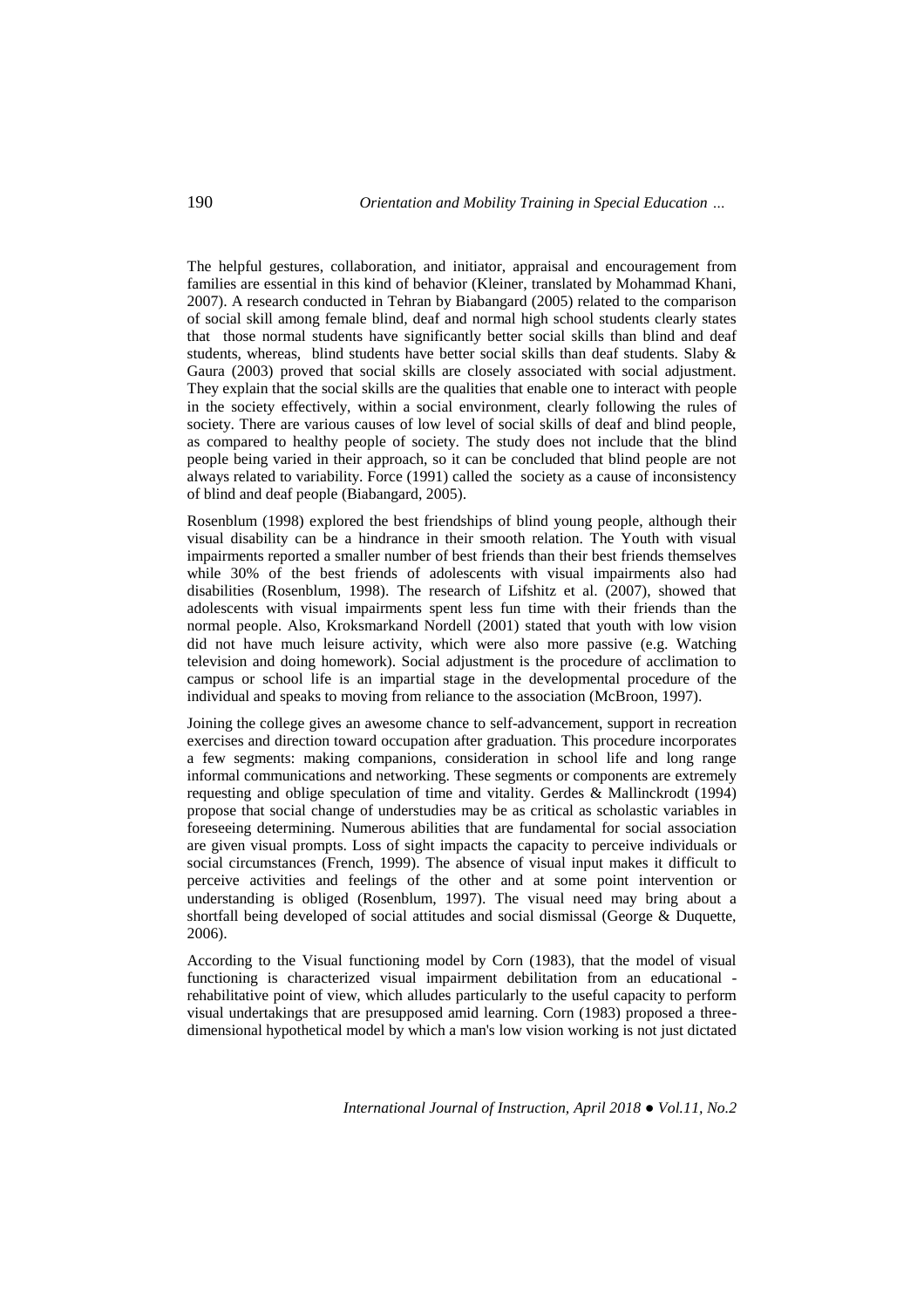by the level of the disability additionally by different variables as identity, environment and so forth. The visual functioning model is an instrument for looking at and assessing the working level of a man with a vision of 6/6. It gives data on the diverse elements that impact the working level. Additionally, it is conceivable to construct a rehabilitative attitude by utilizing the model since it permits discovering options with a specific end goal to augment the singular's working. The measurements are: 1. Visual capacities - Physiological parts of vision. 2. Put away and accessible singularity - Past encounters and accessible capacities the individual users respond to new posts or for innovative attempts. 3. Ecological signals - The visual attributions of articles (for persons who have vision remaining). Utilizing the model can give an efficient approach to find segments which can adjust for the visual weakness. By dealing with one of the segments of one measurement of the model, experts can evoke better execution on different measurements as well, for instance: working with the person on mental foundations can bring about better working and upgrade the whole visual working (Tinto, 1975).

The world is producing a high prevalence of visual blindness and differentiating between a quality of social life of blind children in various cultures and traditions, this research study is very important in figuring out the relationship between the social adjustment of visually impaired children. The study is focusing on two parts of social adjustment, one being the personality and the other is Pro-social behavior. This study holds its uniqueness in the context of Pakistan, as limited work has been done on these dimensions. With O&M training on the social adjustment of visually impaired children in detail can have a positive impact on their independenet movement. In the light of previous researches, the quality of life is dependent on many factors, including independence and movement of visually impaired children, and has a significant impact on social skills (Leyser&Heinze, 2001).



Theoretical Framework of the study

### **Research Hypotheses:**

**H1:** Orientation and mobility training in special education curriculum has a positive impact on social adjustment problems of visually impaired children.

**H1A:** Orientation and mobility training in special education curriculum has a positive impact on the Self-Personality of visually impaired children.

**H1B:** Orientation and mobility training in special education curriculum has a positive impact on the Pro-Social Behavior of visually impaired children with their families.

### **Research Problem:**

The problem under investigation for the current research paper was to study the impact and relationship of Orientation and Mobility Training as a part of the curriculum in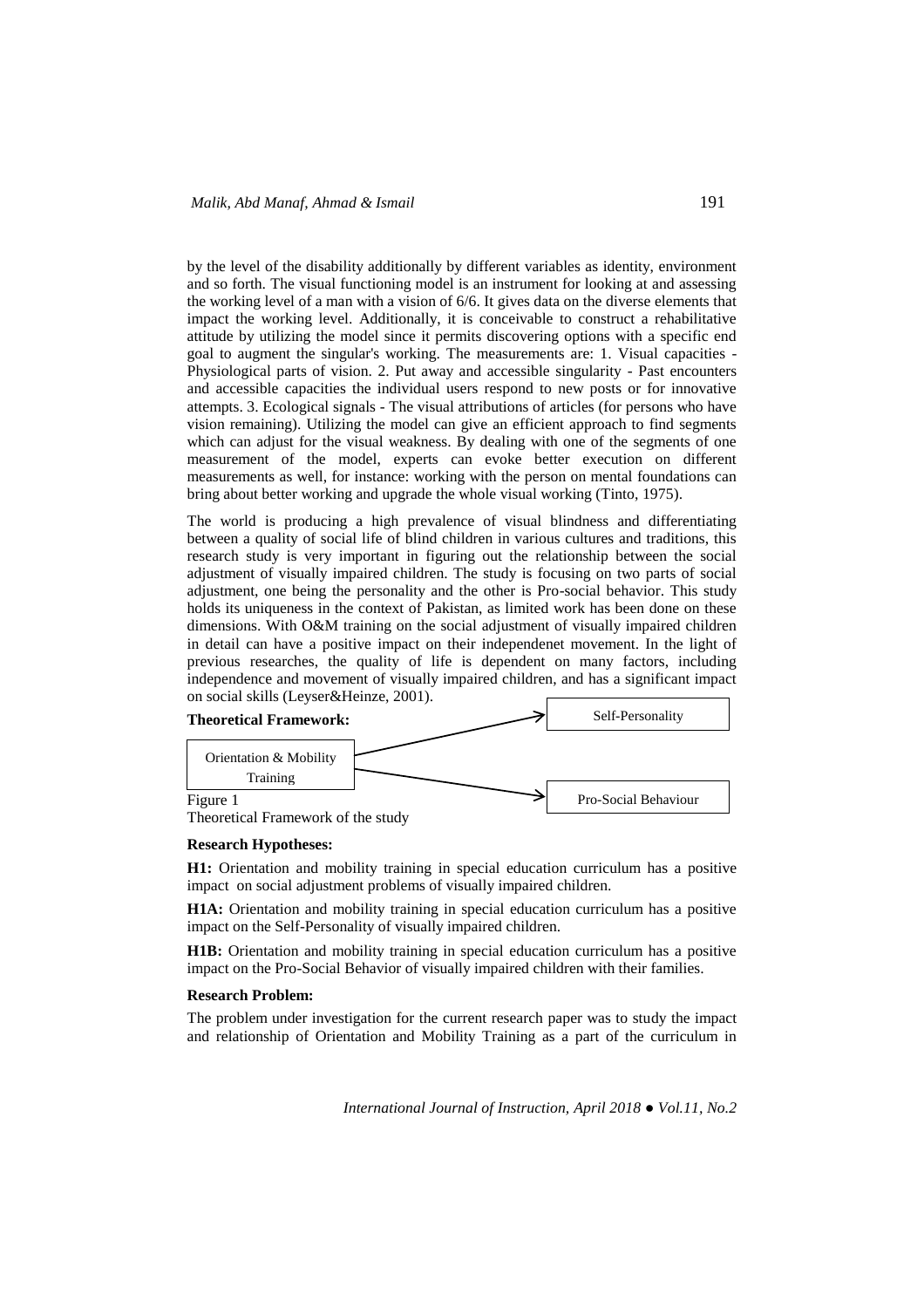special education institutes on social adjustment problems of visually impaired children between ages of (5-15) in Pakistan's context.

## **METHOD**

This paper introduces the outline of a randomized controlled trial that will assess the impacts and plausibility of an institutionalized O&M-preparing in the utilization of the recognizable curriculum by the more seasoned grown-up with low vision in Islamabad, Pakistan. Qualified O&M masters must lead O&M evaluations for all understudies with visual impedances, incorporating those with extra inabilities. O&M appraisal ought to be led to beginning a recognizable proof of a visual impedance or without earlier O&M evaluation (Fazzi & Naimy, 2010; Wall Emerson & Corn, 2006).

This research study was focused on visually impaired children studying in special education schools. The study was done in the cultural context of Pakistan, where significant research on this subject is not around. Researchers have the options either to conduct a qualitative research or quantitative research, depending on the nature of the study. The research study undertaken was quantitative in nature as the results and final findings were based on data collected from respondents through questionnaires. The data collection was based on the response of 125 children irrespective of gender in special education schools in Islamabad and Rawalpindi. The known approximate population with disability of visually impaired students would be selected as target population with sample size between (190-210). The sample was chosen on the basis of Statistical Table devised by Krejcie & Morgan, (1970).

To measure the perception and feedback of visually impaired children, a questionnaire with two sub-scales and consisting of 51 items-scales was developed, through the standardized procedure. In the first part, the instrument measured the impact on "Orientation & Mobility Training" imparted in special education institutes had 11 itemsscales. The questionnaire was adapted from Teaching Age-Appropriate Purposeful Skills (TAPS). The questionnaire was used as a survey instrument by the U.S. Department of Education, Institute of Education Services, National Center for Special Education Research, National Longitudinal Transition Study-2 (NLTS2), student's school program survey, 2002. In the second part, it measured the impact of O&M training on the social adjustment of visually impaired children. The second part had two sub-parts, one for Self-Personality having 20 items-scales, adapted from the selfreporting questionnaire constructed for World Health Organization (WHO) Study on Strategies for extending mental health care in 1980. The same research instrument was used in a research study "Psychological and social adjustment to blindness: Understanding from two groups of blind people in Ilorin, Nigeria" (Tunde-Ayinmode et. al, 2011). The second was for Pro-Social Behavior with 20 items-scales as well. The item-scales for Pro-Social behavior was adapted from Sociometric and Friendship Questionnaire (SFQ), used in the research study "Investigation of the Construct Validity of the Teenage Inventory of Social Skills of O&M: A ConvergentMultivariate Approach" (Inderbitzen, Heidi, Garbin & Calvin, 1992). The descriptive analysis is defined with a table with description of scales such as age, gender, level of education, time spent in institute, time of institute, OMC, SPC, and PSC.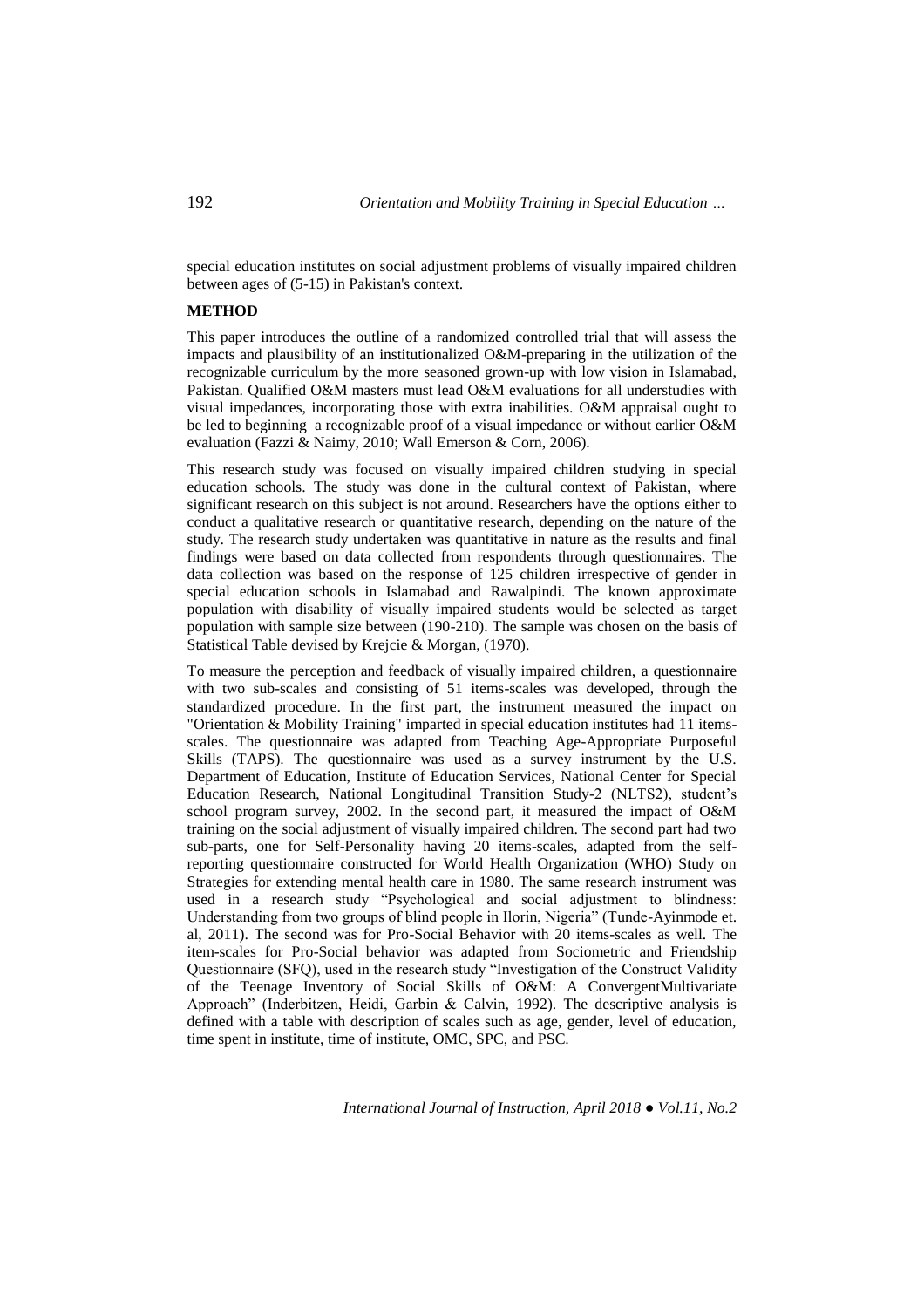The instrument was developed by 5-point Likert Scale. The respondents were asked to rate the statement on a 5 point scale, distributed as Strongly Disagree (1) Disagree (2) Not Sure (3) Agree (4) and Strongly Agree (5). The highest score on the rating scale indicated positive impact of O&M Training and Social adjustment, whereas a lower score on the rating scale indicated flaws in the pattern of O&M training in institutes and also reflected a poor social adjustment, due to lack of O&M training as part of curriculum in special education institutes.

#### **Population & Sample**

Population for the current research study included the public and private special education institutes catering visually impaired children, all across Pakistan. Due to the limitation of time and resources, data collection for the current research was limited to Islamabad city based institutions of visual impairment only in Pakistan, to get much more authentic results.

The population of Pakistan is  $185,132,926$  till  $1<sup>st</sup>$  of July in 2014 (Worldometers, 2015). The 7.7% of the whole population is visually impaired or totally blind children (ISPB, 2010). A Sample of 125 Male and Female young visually impaired students was selected conveniently for the purposes of data collection using an instrument (questionnaire) for the current study. The sample consisted of 91 Male and 34 female students, between (5-15) Years of age. The sample size belonged to the different socioeconomic background, with different educational level ranging from nursery to secondary level. Sample was selected conveniently, convenience sampling is a type of sampling where the first available primary data source will be used for the research without additional requirements. In other words, this sampling method involves getting participants wherever you can find them and typically wherever is convenient. In convenience sampling no inclusion criteria identified prior to the selection of subjects. All subjects are invited to participate (Saunders & Thornhill, 2012).

# **Data Collection**

The data collection was carried out in two parts. The first part of the questionnaire was filled by the students. In some cases, where the responding students were not able to respond properly, but their activities were well known to their teachers, the data was taken from their respective teachers and school management. This situation was much more applicable in the case of children under the age of 6 years. The respondents were contacted in their respective classrooms, where they were provided all due information regarding the purpose of the study. The respondents were explained, all questions in their native language as well to obtain the most realistic response against each itemscale.

The second part of the questionnaire was filled up mostly by parents along with the students. Parents were commissioned as the best judge to observe the social adjustment of their children within the family and social circles. The data collection for this part of the questionnaire, was partly done at school and partly done at homes, based on parents availability. The confidentiality of the data and personal details were assured to all respondents.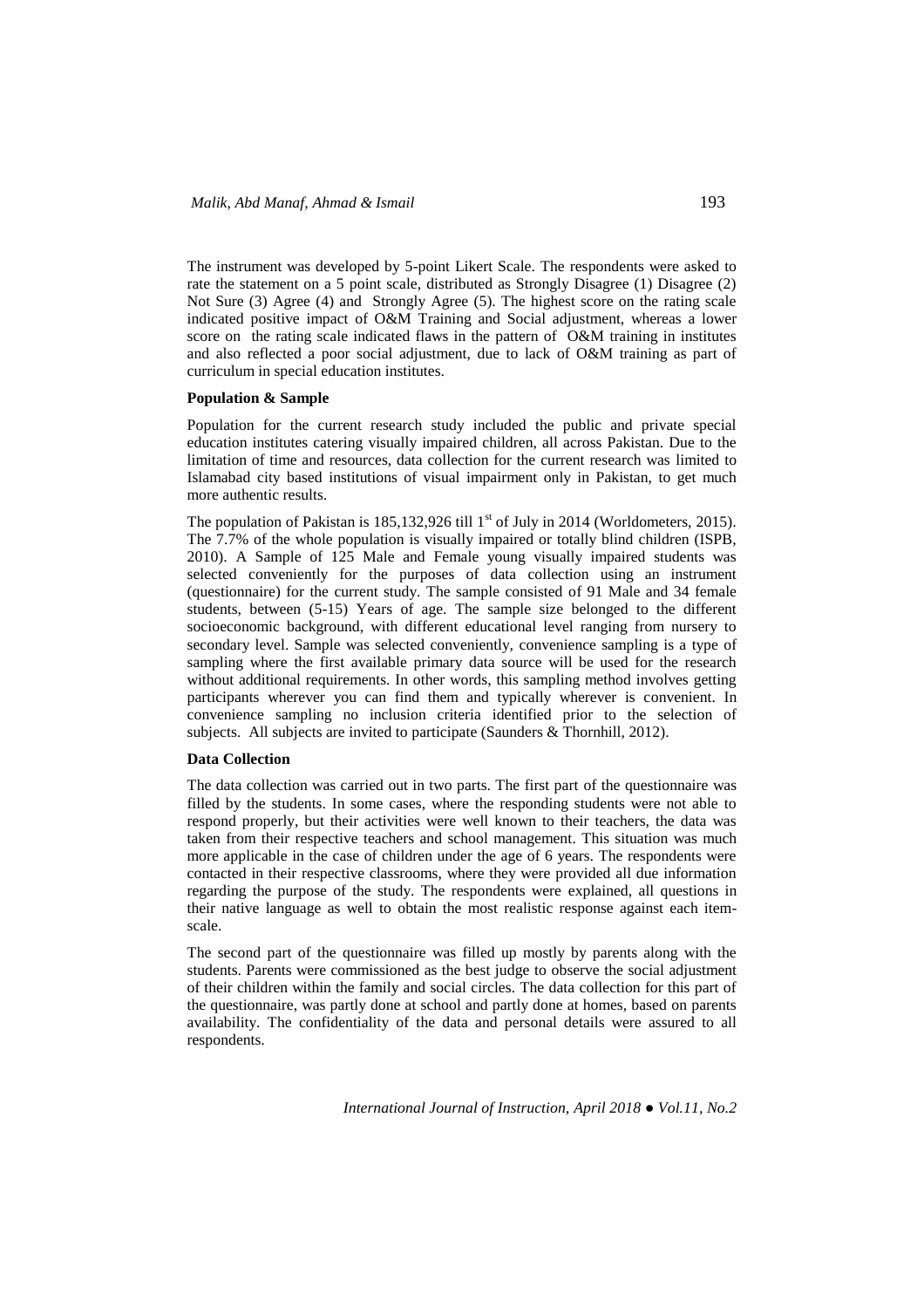# **FINDINGS**

# **Reliability Scale Analysis**

The reliability analysis test was run for the instrument (Research Questionnaire). The independent variable Orientation & Mobility Training (O&M) had a reliability scale of **.757**. The first dependent variable had a Cronbach Alpha value of **.863** and the second dependent variable (Pro-Social Behavior) had a Cronbach Alpha value of **.852**. The values of the reliability scale were very positive and values strongly suggested positive reliability of the instrument (Questionnaire).

| N   | Minimum | Maximum | Mean   | Std. Deviation |  |
|-----|---------|---------|--------|----------------|--|
| 125 | 1.00    | 4.00    | 2.30   | .933           |  |
| 125 | 1.00    | 2.00    | 1.2720 | .44678         |  |
| 125 | 1.00    | 4.00    | 2.2160 | .92094         |  |
| 125 | 1.00    | 4.00    | 1.7920 | .79612         |  |
| 125 | 1.00    | 2.00    | 1.5040 | .64288         |  |
| 125 | 1.00    | 5.00    | 3.4604 | .62064         |  |
| 125 | 1.00    | 5.00    | 3.4404 | .58725         |  |
| 123 | 1.00    | 5.00    | 3.4159 | .58794         |  |
|     |         |         |        |                |  |



The descriptive statistics indicate that most of the children were between the age of 7-11 as the mean of 2.30 indicates the results accordingly. Male students were more in number than the female counterpart in the current research study. Most of the children were in the  $2<sup>nd</sup>$  category of level of education, which was between grade (3-5), indicating that most parents tend to send their children at an age of 7+. The statistic revealed that due to unknown reasons, not explored in this the time period of majority of the students was not much or the trend to study at one institute was not on the high side. The statistic revealed that most of the students were from public sector special education schools, indicating either the scarcity of private setups or the non-affordability of parents in private special education institutes. The general results of the responses to the variables seemed to be near to agreement in the light of the mean values calculated for the collected data.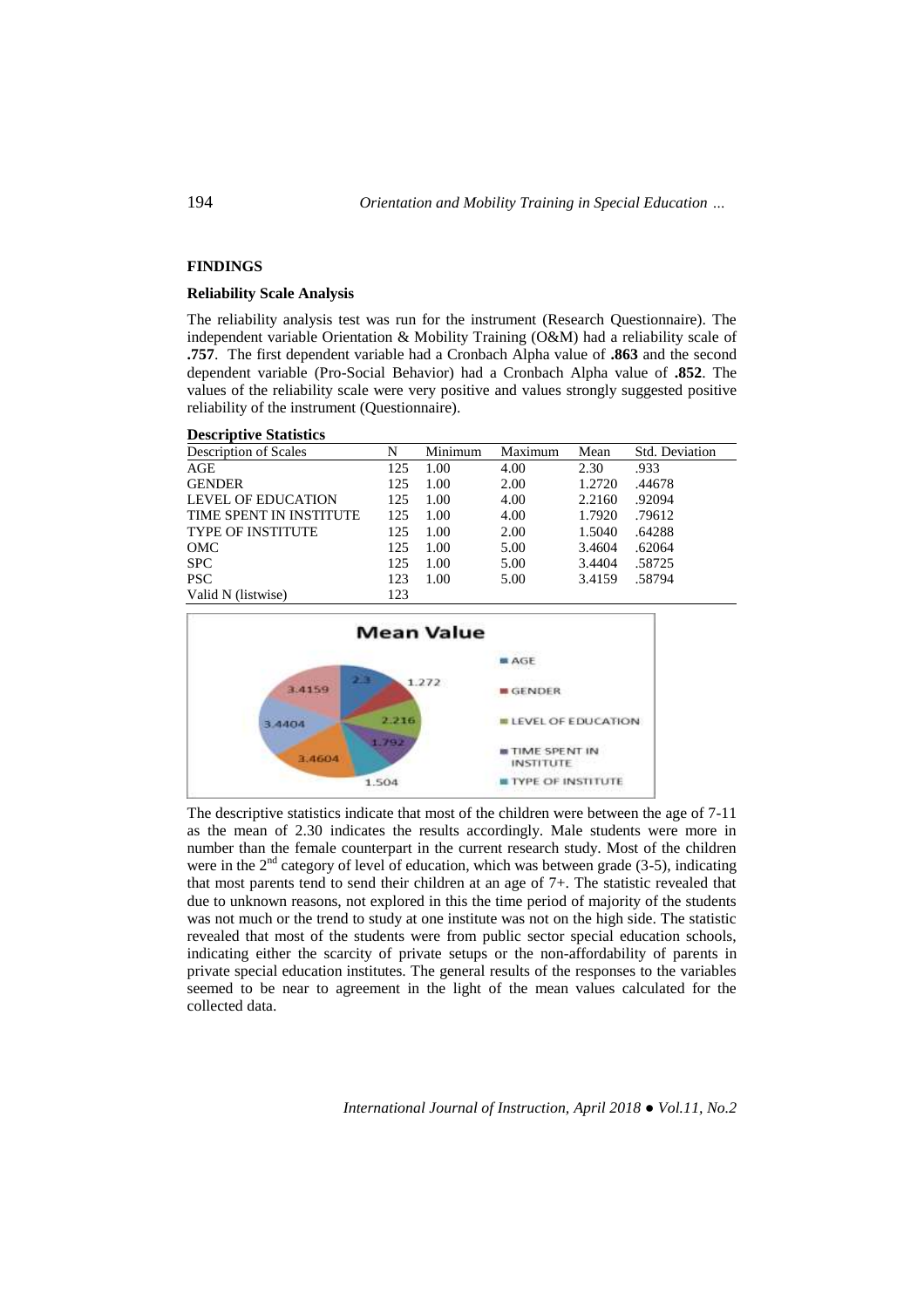# **Frequency Tabulation**

**Age**

|            | Frequency | Percent | Valid Percent  | <b>Cumulative Percent</b> |
|------------|-----------|---------|----------------|---------------------------|
| $3-6$      | 28        | 13.5    | 22.4           | 22.4                      |
| $7 - 11$   | 45        | 21.6    | 36.0           | 58.4                      |
| $12 - 15$  | 39        | 18.8    | 31.2           | 89.6                      |
| 16 & ABOVE | 13        | 6.3     | 10.4           | 100.0                     |
| Total      | 125       | 60.1    | 100.0          |                           |
| Sampling   | 83        | 39.9    |                |                           |
|            | 208       | 100.0   |                |                           |
|            |           |         |                |                           |
|            |           |         | % Distribution |                           |



In the light of the statistics for the collected data, 22.4 % of the students were between the ages of 3-6 and 36% students were between the age group of 7-11. This indicates that the majority of parents tend to get their children admitted in early ages so, the subject (visually impaired children) can adopt to the environment and start learning at early ages.

### **Gender**

|         |          | Frequency | Percent | Valid Percent | <b>Cumulative Percent</b> |
|---------|----------|-----------|---------|---------------|---------------------------|
| Valid   | Male     | 91        | 43.8    | 72.8          | 72.8                      |
|         | Female   | 34        | 16.3    | 27.2          | 100.0                     |
|         | Total    | 125       | 60.1    | 100.0         |                           |
| Missing | Sampling | 83        | 39.9    |               |                           |
| Total   |          | 208       | 100.0   |               |                           |

Children consisting of 72.8 % of male and 27.2 female were part of the research study, also reflecting a notion that female students coming to institutes with visual impairment is far less than their male counterparts.

### **Education Level**

|         |                   | Frequency | Percent | Valid Percent | <b>Cumulative Percent</b> |
|---------|-------------------|-----------|---------|---------------|---------------------------|
| Valid   | Nursery-Grade2 34 |           | 16.3    | 27.2          | 27.2                      |
|         | Grade 3-5         | 38        | 18.3    | 30.4          | 57.6                      |
|         | Grade 6-8         | 45        | 21.6    | 36.0          | 93.6                      |
|         | Grade 8-10        | 8         | 3.8     | 6.4           | 100.0                     |
|         | Total             | 125       | 60.1    | 100.0         |                           |
| Missing | Sampling          | 83        | 39.9    |               |                           |
| Total   |                   | 208       | 100.0   |               |                           |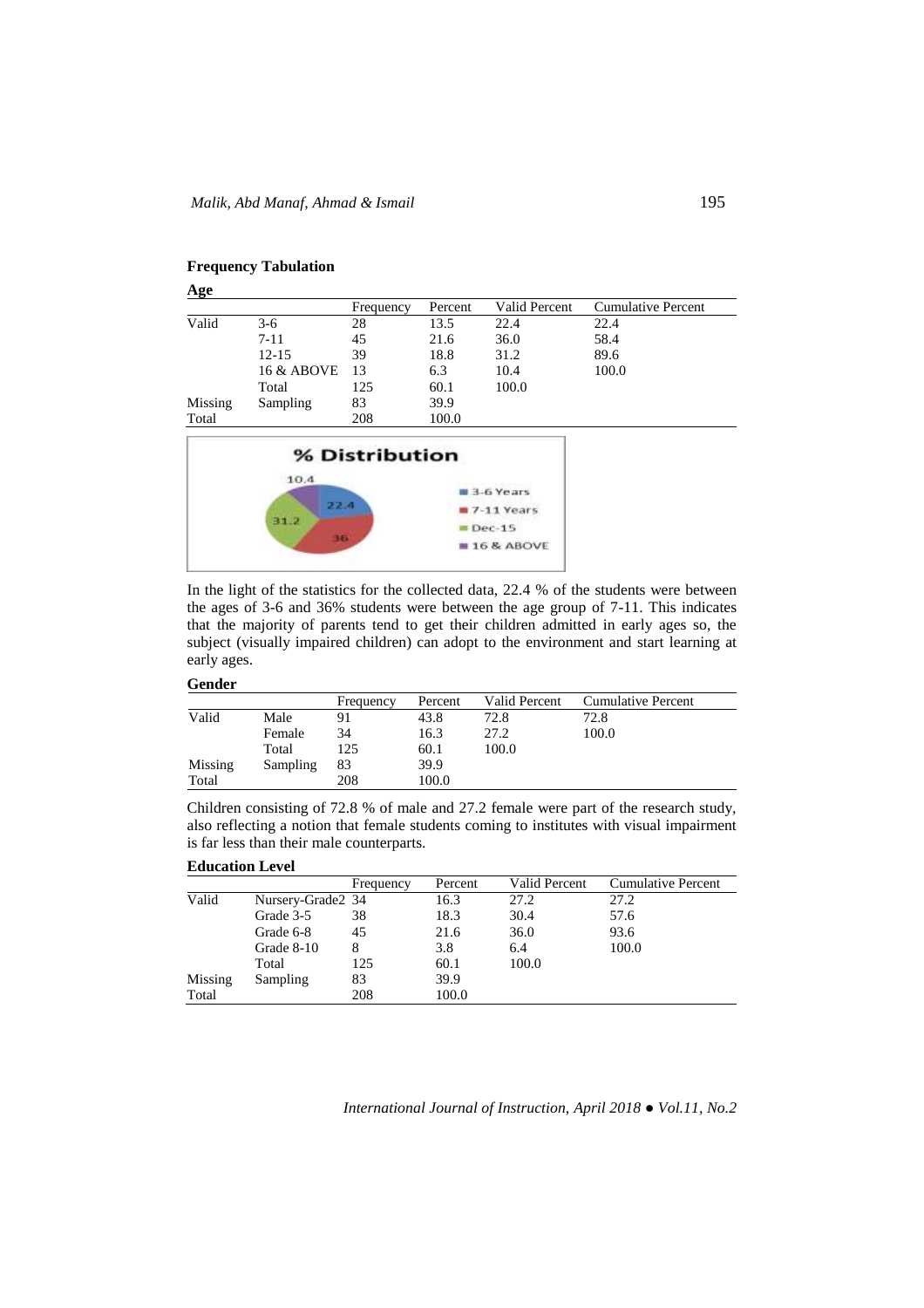

30.4% children were studying at grade (3-5) and 36 % children were from grade 6-8 for the sample of the current research study.

|  |  |  | <b>Time Spent at Institutes</b> |
|--|--|--|---------------------------------|
|--|--|--|---------------------------------|

|         |          | Frequency | Percent | Valid Percent | <b>Cumulative Percent</b> |
|---------|----------|-----------|---------|---------------|---------------------------|
| Valid   | $0 - 3$  | 53        | 25.5    | 42.4          | 42.4                      |
|         | $4-6$    | 47        | 22.6    | 37.6          | 80.0                      |
|         | $7-10$   | 23        | 11.1    | 18.4          | 98.4                      |
|         | $10+$    |           | 1.0     | 1.6           | 100.0                     |
|         | Total    | 125       | 60.1    | 100.0         |                           |
| Missing | Sampling | 83        | 39.9    |               |                           |
| Total   |          | 208       | 100.0   |               |                           |



Majority students had passed less than 3 years in most of the institutes from which the data were collected. The possible reasons were the age factor, as the study was done on children less than 16 years of age and second majority of students were students of primary level of education grades.

## **Type of Institute**

|         |         | Frequency | Percent | Valid Percent | <b>Cumulative Percent</b> |
|---------|---------|-----------|---------|---------------|---------------------------|
| Valid   | Public  | 68        | 32.7    | 54.4          | 54.4                      |
|         | Private | 54        | 26.0    | 43.2          | 97.6                      |
|         | Total   | 125       | 60.1    | 100.0         |                           |
| Missing | System  | 83        | 39.9    |               |                           |
| Total   |         | 208       | 100.0   |               |                           |

54.4 % of the children were students at public sector, educational institutes, where about 43% were studying in private setups.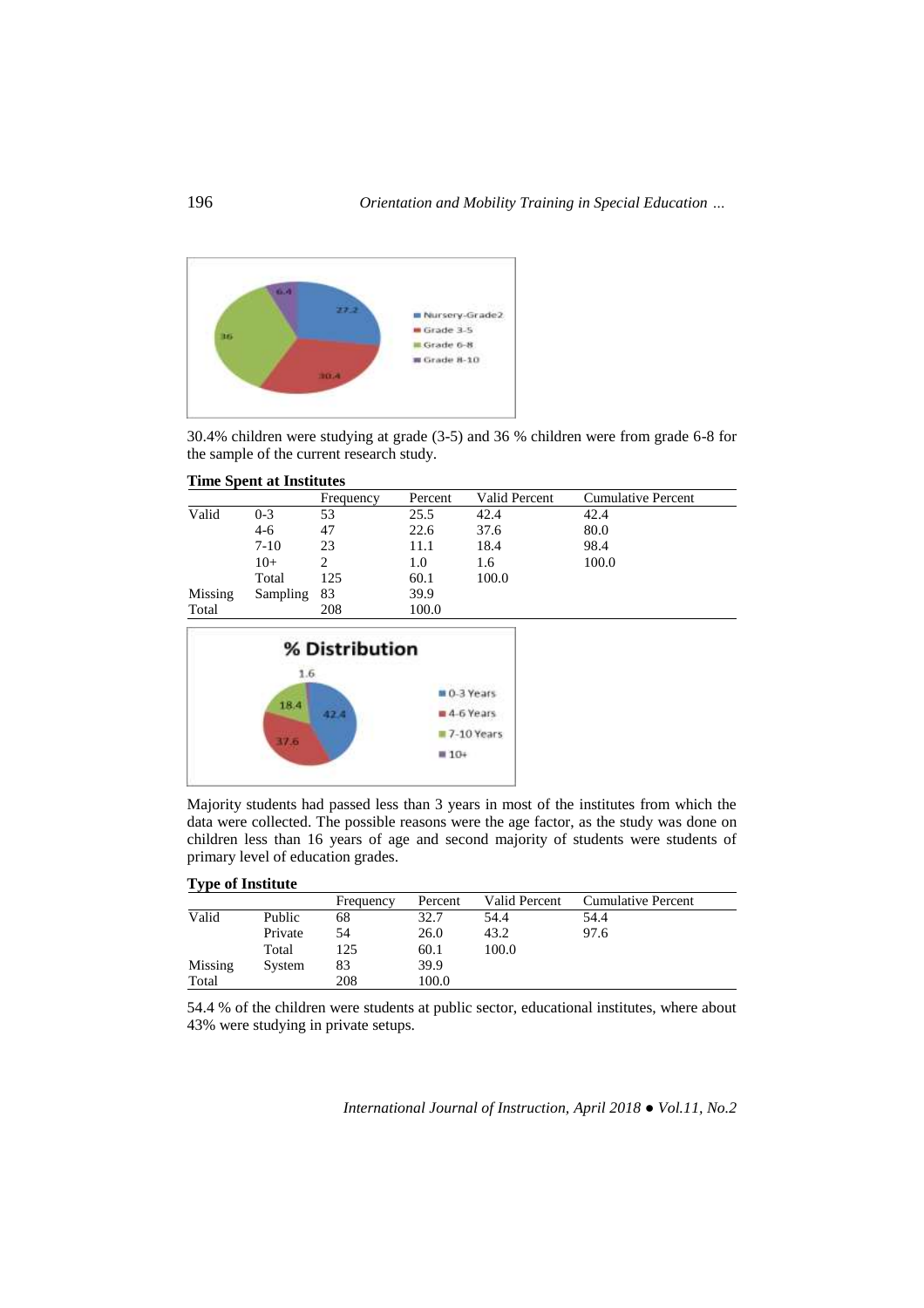| <b>Correlation Analysis</b>                                          |           |                                             |               |        |                        |    |      |    |
|----------------------------------------------------------------------|-----------|---------------------------------------------|---------------|--------|------------------------|----|------|----|
| Variables                                                            | V1        | V2                                          | V3            | V4     | V5                     | V6 | V7   | V8 |
| Age                                                                  |           |                                             |               |        |                        |    |      |    |
| Gender                                                               | .018      |                                             |               |        |                        |    |      |    |
| <b>Education Level</b>                                               | $.835**$  | $-.007$                                     |               |        |                        |    |      |    |
| Time at Institute                                                    | $.528***$ | $-.044$                                     | $.480^{**}$ 1 |        |                        |    |      |    |
| Type of Institute                                                    | .139      | $-.200*$                                    | .169          | .143   |                        |    |      |    |
| Orientation & Mobility Training                                      | $-.051$   | $-.016$                                     | $-.061$       | $-164$ | $-.017$                |    |      |    |
| Self-Personality                                                     | $-.049$   | .022                                        |               |        | -.060 -.034 -.034 .564 |    |      |    |
| Pro-Social                                                           | $-0.016$  | $-.020$ $-.086$ $-.078$ $-.041$ $.519^{**}$ |               |        |                        |    | .824 |    |
| $**$ Completion is significant at the 0.01 lavel $(2 \text{ total})$ |           |                                             |               |        |                        |    |      |    |

. Correlation is significant at the 0.01 level (2-tailed)

\*. Correlation is significant at the 0.05 level (2-tailed)

The correlation analysis indicated that Orientation & Mobility Training had a strong correlation (.519\*\*) with Pro-social variable, clearly indicating that movement and independence had a positive relationship with the social life of children at home. The results indicated that Orientation & Mobility Training also a strong correlation with selfpersonality (.564\*\*) for the visually impaired children. The results clearly indicated that self-personality (Mental & Health, well-being) and Pro-social Behavior were directly related and had a strong relationship with the independence and movement of visually impaired children. The positive and strong correlation was seen between Selfpersonality and Pro-social behavior as well through this study, indicating that positive well-being and healthy students tend to be more social and friendly with their families.

## **Regression Analysis**

Table 1

| Summary of Regression Analysis for Orientation & Mobility Training $(N=125)$ |  |        |      |       |                               |  |  |
|------------------------------------------------------------------------------|--|--------|------|-------|-------------------------------|--|--|
| Variable                                                                     |  | SE (B) | Beta |       | $\mathrm{Sig.}\left(p\right)$ |  |  |
| Self-Personality                                                             |  | 070    | 564  | 7.566 | 000                           |  |  |

*Note.*  $R^2$  = .318 & p < .05

Table 2

Summary of Regression Analysis for Orientation & Mobility Training (N=125)

| Variable                 |  | 'ata | ∡1 ∩⊤ |
|--------------------------|--|------|-------|
| Pro-Social Behavior .499 |  | 510  | 000   |
| . .                      |  |      |       |

*Note.*

 $R^2$  = .269 & p < .05

Regression analysis were run to see the significance of relationships and the impact of Orientation & Mobility Training on the Self-personality & Pro-Social Behavior of visually impaired children towards their family. The regression analysis results showed a positive relationship in both cases with values of ( $p = .000 \& p < .05$ ). The results were clearly indicating a positive impact of Orientation & Mobility Training on the social adjustment part of the visually impaired children towards their families in the light of this research study.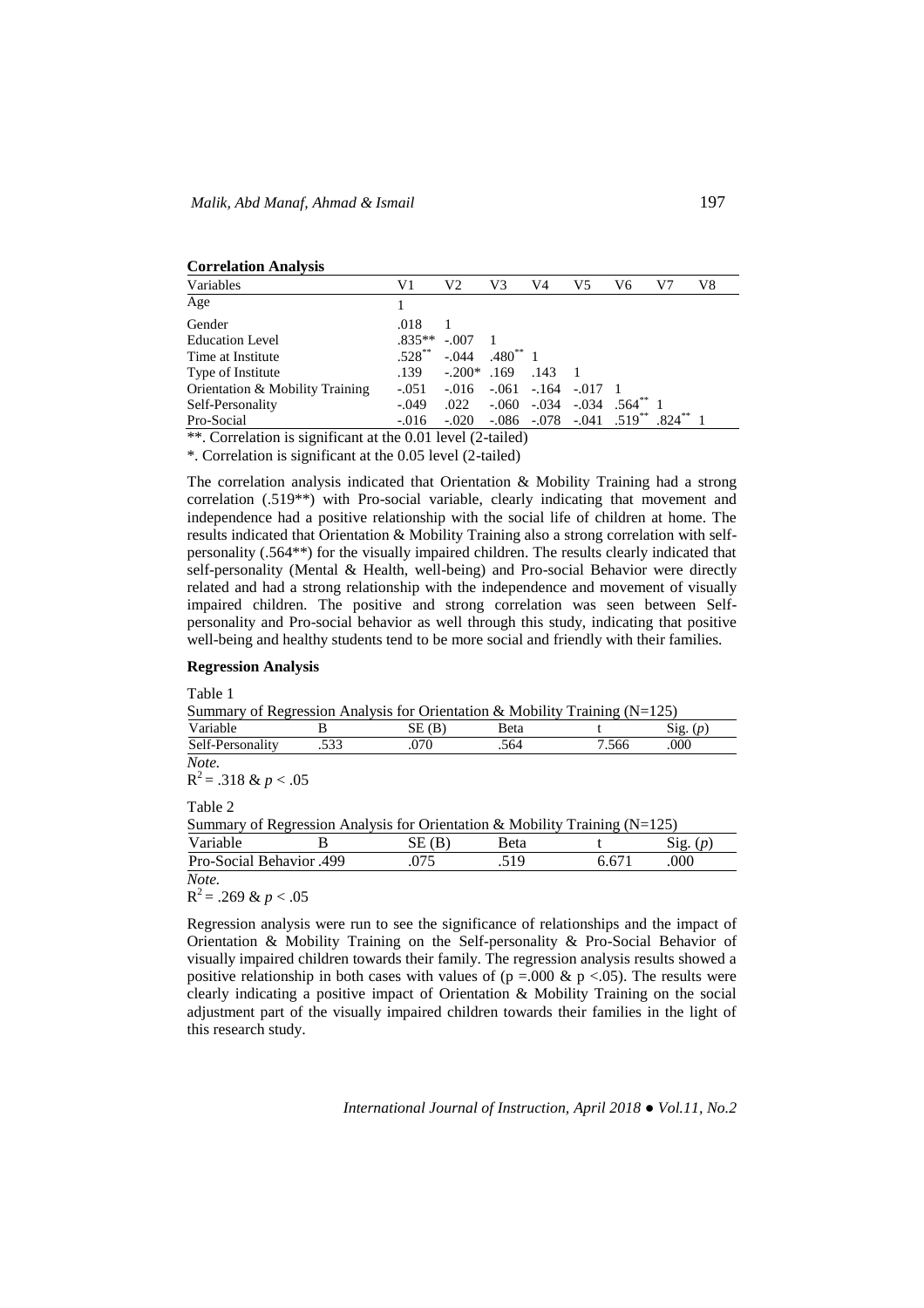## **RESULTS AND CONCLUSION**

The results clearly indicated that self-personality (Mental & Health, well-being) and Pro-social Behavior were directly related and had a strong relationship with the independence and movement of visually impaired children. The positive and strong correlation was seen between Self-personality and Pro-social Behavior as well through this study, indicating that positive well-being and healthy students tend to be more social and friendly with their families.

O&M training is a very common human services administration given by organizations to provide rehabilitation and care for individuals with visual impedance. The aim of training intends to keep up freedom of go by showing outwardly impeded persons, to ambulate and arrange the surrounding environment securely and freely. It may diminish versatility confinements and contribute absolutely to societal support and personal satisfaction. In a maturing person, it is critical to decisively impact these areas to avert physical, mental and social dysfunction that can prompt handicap and systematization. Yet, confirm on the impacts of O&M preparing in more established grownups with visual impedance is rare, especially concerning the O&M-preparing in the utilization of a distinguishing curriculum which helps in orientation training and mobility of visually impaired children.

Different elements encouraging a requirement for O&M evaluation may include: (a) transitioning to another school, (b) an adjustment inhabitation, (c) a forthcoming IEP meeting, or (d) a sudden change in visual debilitation or physical status (Wall Emerson & Corn, 2006). Evaluations ought to incorporate perceptions of understudies performing regular assignments in indoor and open air situations (Bina et al., 2010). The absence of responsibility of educators of understudies with visual impairments and other programs is clear and has all the allocators of being a basic component in the avoidance of understudies with low vision from fitting administrations inside of this state.

Illustrations incorporate the (a) inadequate assessment of understudies' needs in O&M aptitudes, (b) unlucky deficiency of documentation by O&M educators of understudy advancement in O&M, (c) absence of exact information from instructional workforce with respect to the quantity of understudies with visual hindrances on their caseloads and their extra incapacities, (d) incorrectness from information work force in regards to understudy demographics for those with visual weaknesses, (e) absence of particular composed rules delineating the distinguishing proof and assessment forms for O&M, (f) disappointment of some O&M educators to give direction without particular IEP destinations for O&M, and (g) managers' unlimited trust in the expert judgments of educators

In light of the discoveries of the essential exploration and with reference to literature review, it can be rightly reasoned that Orientation and Mobility Training as a piece of educational module has a positive effect on the social conformity, conduct, and freedom of mobility and orientation of kids. To accomplish the most ideal results, observing and assessment of the preparation programs in the foundations intended for seemingly weakened kids is extremely important. Documentation of advancement of understudies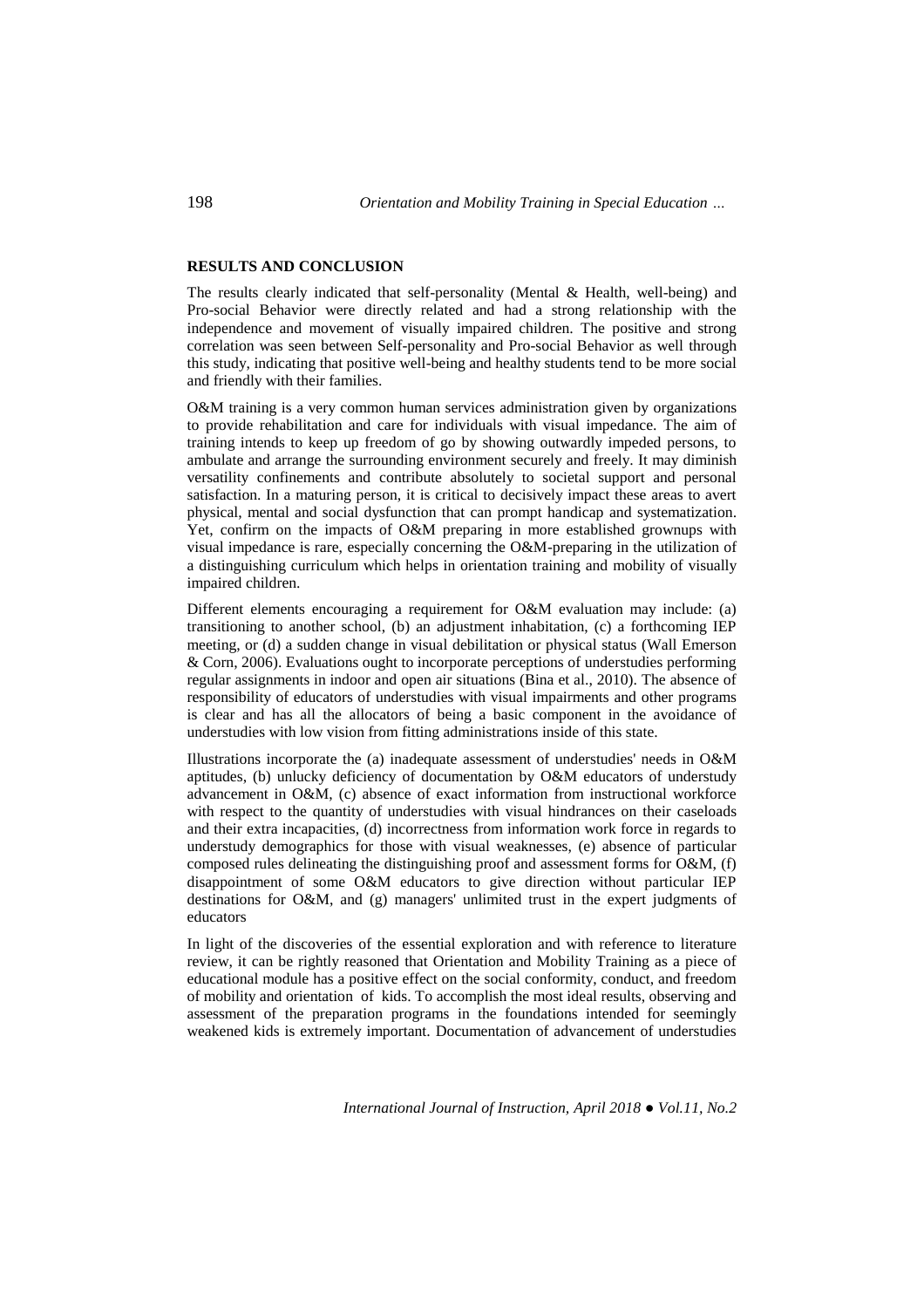and criticism is of absolute significance too. In the same respect, the positive reaction of the relatives, with additional thoughtfulness regarding the subject is off due significance. The outcomes regarding a solid social conduct must be guaranteed through the mix of endeavors put in by all partners. Also, the recognizable proof of a widespread screening instrument to be needed by this State Department of Education could result in more noteworthy exactness in the distinguishing proof of understudies with low vision who need O&M direction. This instrument could help with the distinguishing proof of understudy need in O&M in view of the consequences of assessment, as opposed to on the unconfirmed and subjective judgments of instructors' perceptions.

Independence and autonomy are right of every child, where O & M training plays its vital role in the provision of independence to visually impaired children. In return, their active participation makes social room for them in the family and peers. Involvement of parents and vocational training on such aspects is also recommended to achieve the best results.

### **Future Study Directions**

The current research had its limitation in terms of resources and access to facilities all across the country. The future studies should expand the horizon of research on the same parameters and also take a bigger sample size for future research. Future studies should cater the discrepancies in  $\overline{O} \& M$  trainings imparted at different special education setup. Opinion view of the much wider range of respondents should be taken into account like siblings, trainers and peer fellows to validate the findings. Last but not the least, mediating effect of different institutions might be an interesting factor to be explored for better policy making and induction of standard training procedures in the curriculum all across the country.

# **REFERENCES**

Corn, A. (1983). Visual functioning: A theoretical model for individuals with low vision. *Journal of Visual Impairment & Blindness, 77*, 373 - 377.

French, S. (1999). The wind gets in my way. In: Corker, M. & French, S. (eds.). Disability discourse (pp. 21-27). Philadelphia: Open University Press.

Hatlen, P. (1996). The core curriculum for blind and visually impaired students, including those with multiple disabilities. *Review, 28*(1), 25-32.

ISPB. (2010). *Islamabad Society for Prevention of Blindness.* Retrieved August 24, 2015, from Ispb.org.pk[: http://www.ispb.org.pk/appeal.html.](http://www.ispb.org.pk/appeal.html)

Jacobson, W. H. (2013). *The art and science of teaching orientation and mobility to persons with visual impairments* (2nd ed.). New York, NY: AFB Press.

Kekelis, L. S. (1992). Peer interactions in childhood: The impact of the visual impairment. *Journal of Psychiatry and Clinical Psychology,* 7 (4): 49-55.

LaGrow, S. J. (2010). *Improving perception for orientation and mobility*. In W. R. Wiener, R. L. Welsch, & B. B. Blasch (Eds.) *Foundations of orientation and mobility: Vol. 2*. (3rd ed., pp. 3-26). New York, NY: AFB Press.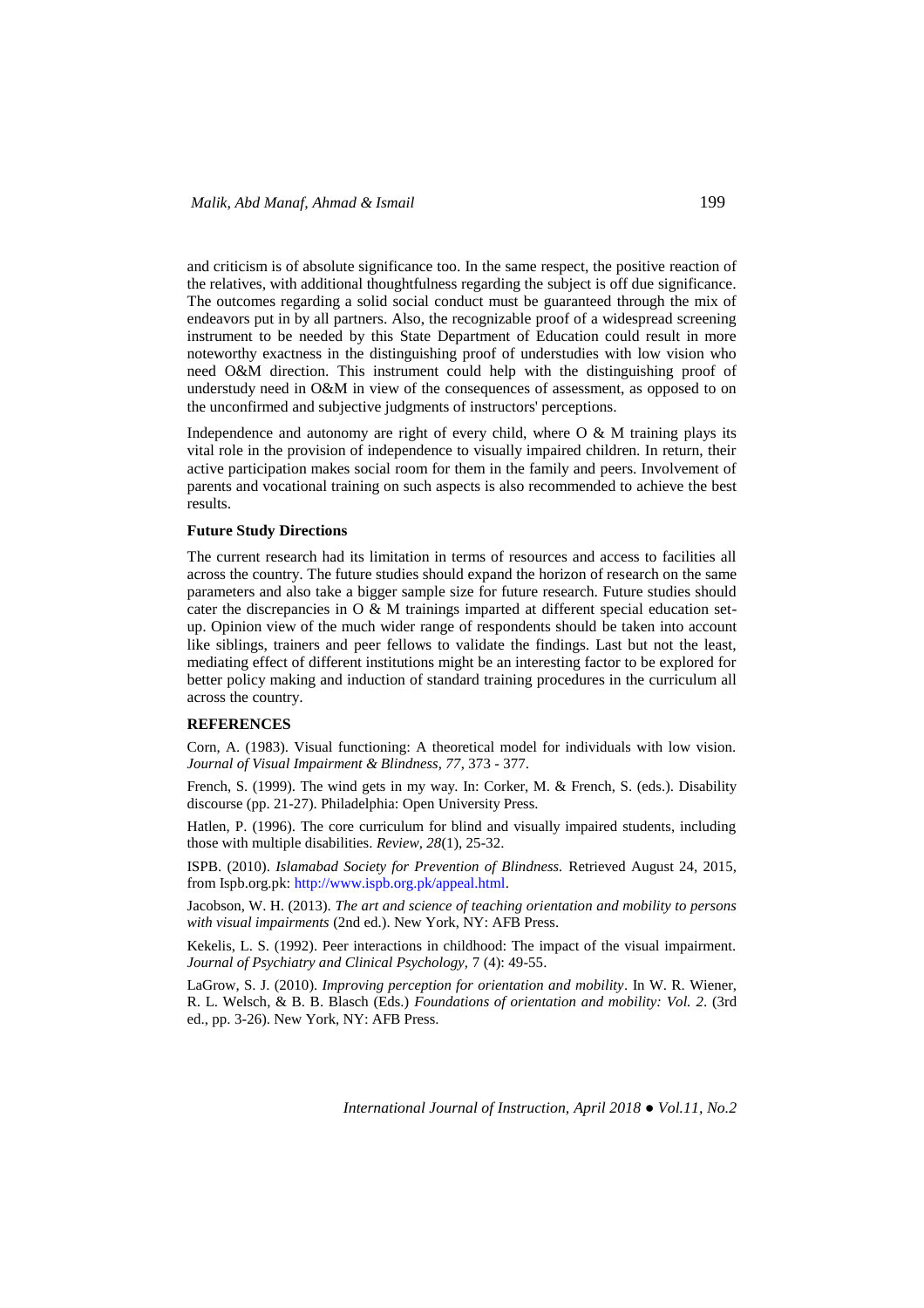Lowenfeld, B. (1964). *Our blind children, growing and learning with them* (2<sup>nd</sup> ed) Springfield, IL: Charles C.

MacCuspie, P. A. (1996). Promoting acceptance of children with disabilities: From tolerance to inclusion.Halifax, Nova Scotia: Atlantic Provinces Special Education Authority.

McBroom, L. W. (1997). Making the grade: College students with visual impairments. Journal of Visual Impairment and Blindness, 91, 261-270.

Riley, R. W. (2000). Educating blind and visually impaired students; Policy guidance. *Federal Register,* 65(111), pp. 36585-36594.

Rosenblum, L. P. (1997). Adolescents with visual impairments who have best friends: A pilot study. *Journal of Visual Impairment and Blindness*, 91, 224-235.

Rosenblum, L. P. (1998). Best friendships of adolescents with visual impairments: A descriptive study. *Journal of Visual Impairment & Blindness*, 92(9), 593–608.

Shahzadi, S. (1992). Perception of parents and teachers about the handicapped. PhD. Dissertation. University of Karachi.

Tinto, V. (1975). Dropouts from higher education: A theoretical synthesis of recent research. *Review of Educational Research*, 45, 89-125.

Worldometers. (2015). *Pakistan Population.* Retrieved August 24, 2015, from Worldometers.info[:http://www.worldometers.info/world-population/pakistan-population/.](http://www.worldometers.info/world-population/pakistan-population/)

Bozeman, L., & McCulley, R. M. (2010). Improving orientation for students with vision loss. In W. R. Wiener, R. L. Welsch, & B. B. Blasch (Eds.) *Foundations of orientation and mobility: Vol. 2*. (3rd ed., pp. 27-53). New York, NY: AFB Press.

Berger S, Porell F. (2008). The association between low vision and function. *Journal of Aging & Health,* 20 (5), 504-525.

Corn, A. L., & Wall, R. S. (2002). Literacy for students with low vision: a framework for delivering instruction. *Journal of Vision Impairment and Blindness*, 96(5), 305-321.

DeMario, N. C., & Caruso, M. B. (2001). The Expansion of outreach services at specialized schools for students with visual impairments. *Journal of Vision Impairment and Blindness*, 95(8), 488-491.

Fazzi, D. L., & Naimy, B. J. (2010). Teaching orientation and mobility to school-age children. In W. R. Wiener, R. L. Welsch, & B. B. Blasch (Eds.) Foundations of orientation and mobility: Vol. 2. (3rd ed., pp. 208-262). New York, NY: AFB Press.

Gerdes, H., & Malinckrodt, B. (1994). Emotional, social and academic adjustment of college students: A longitudinal study of retention. *Journal of Counseling and Development*, 72, 281- 288.

George, A.L., & Duquette C. (2006). The psychological experiences of a student with low vision. *Journal of Visual Impairment and Blindness*, 100, 152 - 163.

Griffin-Shirley, N., & Nes, S. (2004). How physical education is different from orientation and mobility. In R. Davidson, E. Laman, & M. Shaughnessy (Eds.) *General physical education curriculum for students with sensory deficits*. New York, NY: Nova.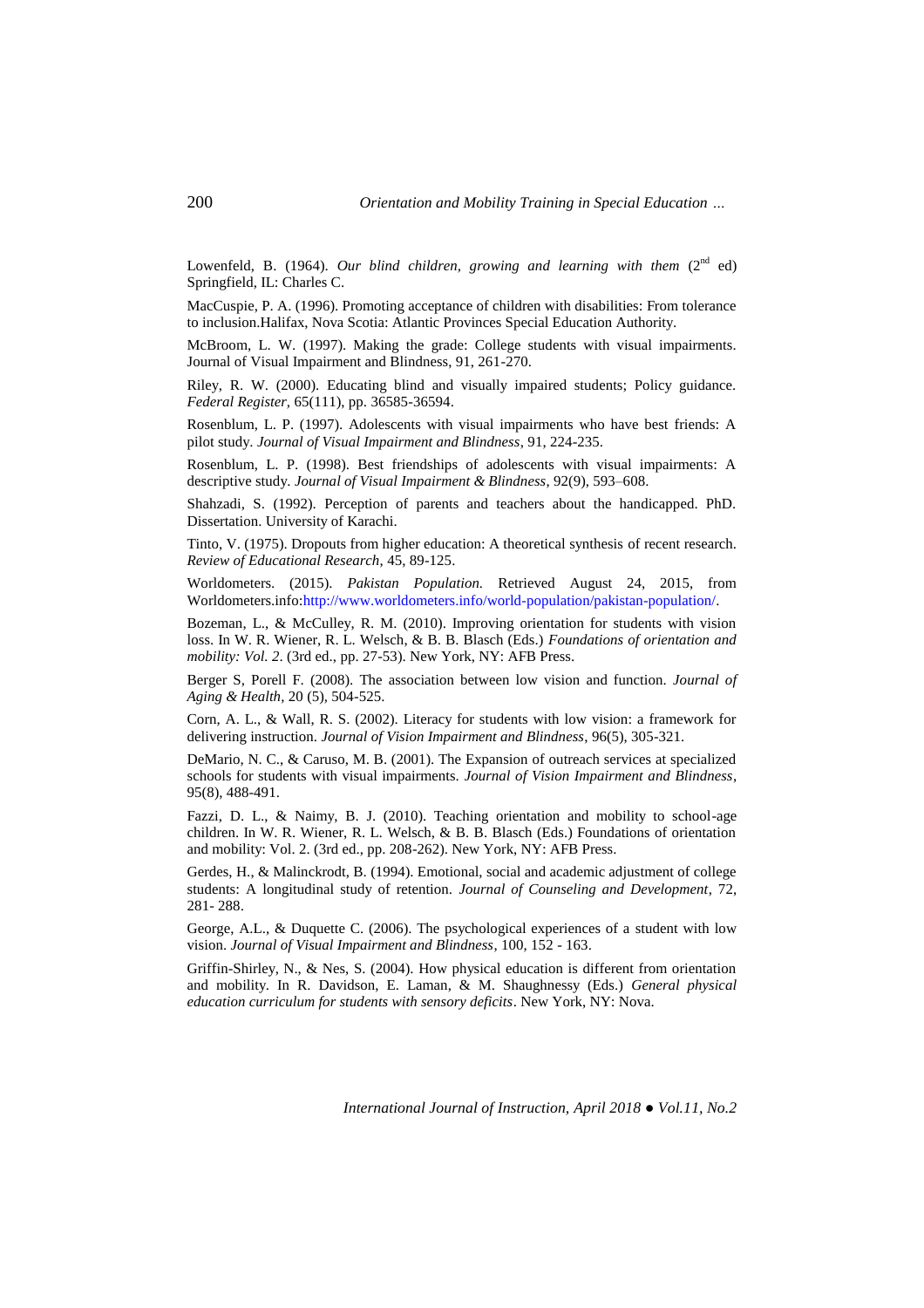Hazekamp, J., & Huebner, K.M. (Eds.). (1989). *Program planning and evaluation for blind and visually impaired students: National guidelines for educational excellence.* New York, NY:American Foundation for the Blind

Hill, E., & Ponder, P. (1976). *Orientation and mobility techniques: A guide for the practitioner.* New York, NY: AFB Press.

James, D. M., & Stojanovik, V. (2007). Communication skills in blind children: A preliminary investigation.. Child: Care. *Health and Development*, 33(1), 4–10.

Khan, I. K., & Behlol, M. G. (2014). Inclusive Education at Primary Level: Reality or Phantasm, *Journal of Education and Educational Development*, 1(1), 1-19.

Kroksmark, U., & Nordell, K (2001). Adolescence: The age of opportunities and obstacles for students with low vision in Sweden. *Journal of Visual Impairment and Blindness*, 95, 213-225.

Krejcie, R.V., & Morgan, D.W., (1970). Determining Sample Size for Research Activities. Educational and Psychological Measurement

Kekelis, L. S., & Prinz, P. M. (1996). Blind and sighted children with their mothers: The development of discourse skills. *Journal of Visual Impairment & Blindness*, 90, 423–436.

Klnilkh, Chris et al. (2007). *Social Psychology*. Translated by Shahram. Mohammad Khani. Tehran: Spand Honar publications

Kroksmark, U., & Nordell, K. (2001). Adolescence: The age of opportunities and obstacles for students with low vision in Sweden. *Journal of Visual Impairment & Blindness*, 95(4), 213–225.

Leyser, Y., & Heinze, T. (2001). Perspectives of parents of children who are visually impaired: Implications for the field. *Review: Rehabilitation and Education for Blindness and Visual Impairment*, 33(1), 37–48.

McAllister, R., & Gray, C. (2007). Low vision: Mobility and independence training for the early years child. *Early Child Development and Care, 177*(8), 839-852.

Pogrund, R., & Fazzi, D. (2002). *Early Focus*. New York, NY: AFB Press.

Slaby, T., & Gaura, T (2003) Self - efficacy and personal goal setting, *American Education Research Journal*, 29, 663-669.

Wall Emerson, R., & Corn, A. L. (2006). Orientation and mobility instructional content for children and youths: A Delphi study. *Journal of Visual Impairment & Blindness*, *100*, 331- 342.

Webster, A., & Roe, J. (1998). *Children with visual impairments: Social interaction language and learning.* London: Routledge.

Wolffe, K., & Kelly, S. M. (2011). Instruction in areas of the Expanded Core Curriculum linked to transition outcomes for students with visual impairments. *Journal of Visual Impairment & Blindness*, 105(6), 340-349.

Ahmed, M., Khan, A. B., & Nasem, F. (2011). Policies for Special Persons in Pakistan. *Berkeley Journal of Social Sciences,* 1(2), 1-11.

Ambrose-Zaken, G., Calhoon, C. R., & Keim, J. R. (2010). Teaching orientation and mobility to students with cognitive impairments and vision loss. In W. R. Wiener, R. L.